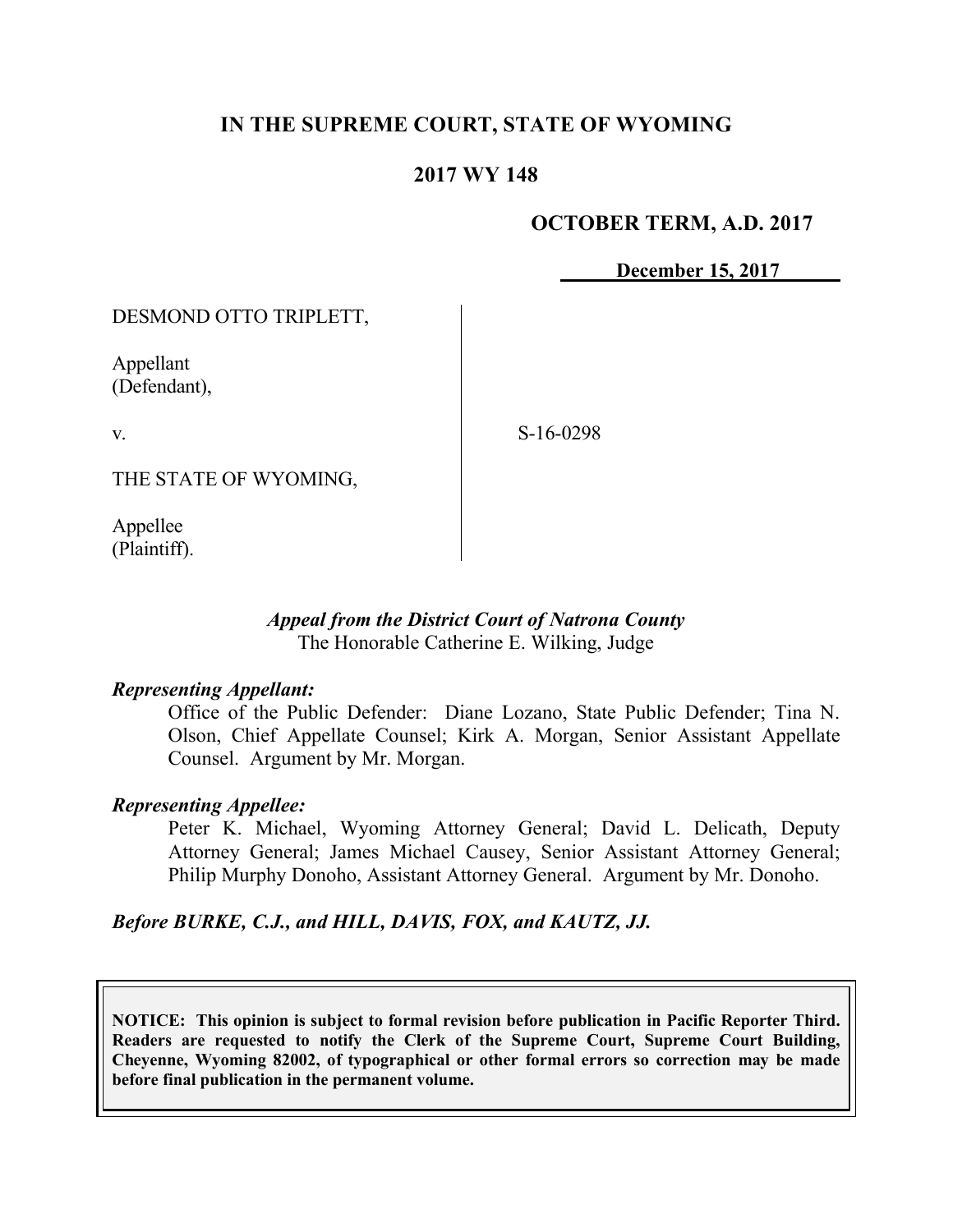## **KAUTZ, J.**

[¶1] A Natrona County jury found Desmond Otto Triplett guilty of one count of immodest, immoral or indecent liberties with a minor and three counts of second-degree sexual abuse of a minor. He appeals two issues. First, he argues that the indecent liberties charge was duplicitous in that it alleged a single charge based on a course of conduct occurring during a twenty-eight month period. He contends that the State should have identified a specific single act and date as the basis for its charge. Mr. Triplett next argues that the State committed prosecutorial misconduct by violating a pretrial order requiring notice to the trial court before inquiring into a specific area of facts.

[¶2] We determine that Mr. Triplett waived any duplicity defects by failing to object as required by W.R.Cr.P. 12(b)(2). We further hold that the district court did not abuse its discretion in determining that a single question asked by the prosecution, while potentially in violation of the pretrial order, did not prejudice the defendant. Accordingly, we affirm.

#### **ISSUES**

[¶3] Mr. Triplett presents the following issues:

1. Was Mr. Triplett denied his fundamental right

to

a fair trial and a unanimous verdict by the duplicitous charges?

2. Was Mr. Triplett denied his right to a fair trial due to prosecutorial misconduct?

The State identifies the same subject matters, but argues the issues to be decided within those areas are more specific. We restate the State's issues as:

1. Did Mr. Triplett waive any claim that the indecent liberties charge was duplicitous?

2. Did the prosecutor commit prosecutorial misconduct by asking a question on cross examination potentially in violation of a pretrial order?

### **FACTS**

[¶4] The State charged Mr. Triplett with one count of taking immodest, immoral or indecent liberties with a minor, TP, during a time span from March 1, 1975 through June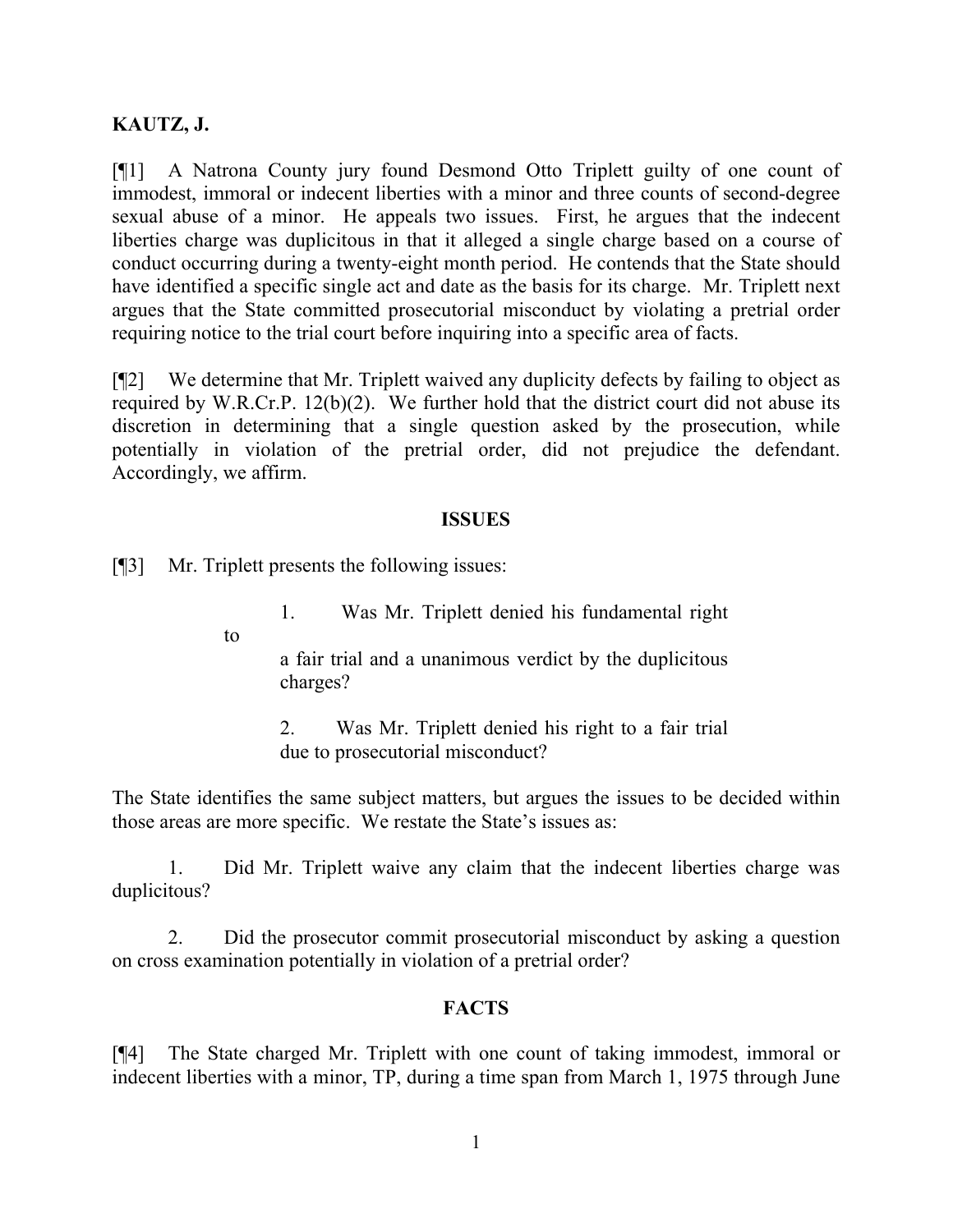31 (sic), $1$  1977. The district court read that charge to Mr. Triplett, and then asked, "do you understand the charge against you in Count One as well as the potential penalties, sir?" Mr. Triplett responded, "Yes, Ma'am." The State also charged Mr. Triplett with other crimes, including three counts of second degree sexual abuse of a minor, KW. The charges related to KW alleged conduct occurring in 2010 through 2013.

[¶5] Mr. Triplett did not file an objection to any of the charges against him. He did not object to any jury instruction about the indecent liberties charge.

[¶6] Before trial, the State filed notice of its intent to introduce evidence against Mr. Triplett under W.R.E. 404(b). Some of that evidence showed Mr. Triplett had engaged in additional sexual activity with the alleged victims, with his daughter, JB, and with his niece's sister, MD. The district court determined that some of the proposed evidence relating to other alleged victims was admissible. However, it ruled that evidence regarding JB (Mr. Triplett's daughter) and MD (Mr. Triplett's niece's sister) was inadmissible because "the times were not clear, and the places where those things may have occurred were not clear." The district court stated "that sort of information (about JB and MD) is not to come forward in any way, shape or form. If, during trial, you believe that somehow someone's opened the door on that or you believe it has somehow become admissible, counsel need to approach the bench, and we'll take up that matter outside of the jury's hearing."

[¶7] At trial, the State presented evidence of many alleged sexual encounters between Mr. Triplett and TP which occurred between March 1, 1975 and the end of June 1977.<sup>2</sup> The State did not identify any single event as constituting the immodest, immoral or indecent liberties which were charged. Rather, in closing the prosecutor described the entire course of Mr. Triplett's relationship and sexual encounters with TP during the twenty-eight month period, and then simply told the jury "it's up to you to decide if it was immoral, indecent, immodest." The district court instructed the jury that the elements of the charge related to TP were only that during the twenty-eight month time frame Mr. Triplett "knowingly took immodest, immoral or indecent liberties with TP." The jury was not given any further specificity on which act, or acts, allegedly constituted the crime. The defense was in step with this non-specific course of conduct approach to the crime. In closing, Mr. Triplett's attorney told the jury to consider the totality of the circumstances and "look at when these things were occurring and just decide, you know, is he guilty of – of indecent, immoral acts – you know, that's a two-way street."

[¶8] During the trial, Mr. Triplett called four character witnesses who testified that, in their opinion, Mr. Triplett had good character. Two of those witnesses were Mr.

l

 $1$  The information and jury instruction No. 17 which listed the elements of the crime of indecent liberties, as well as the parties' briefs, all used the date June 31, 1977.

<sup>&</sup>lt;sup>2</sup> During this time period, TP was ages 14, 15 and 16. Mr. Triplett was ages 24, 25 and 26.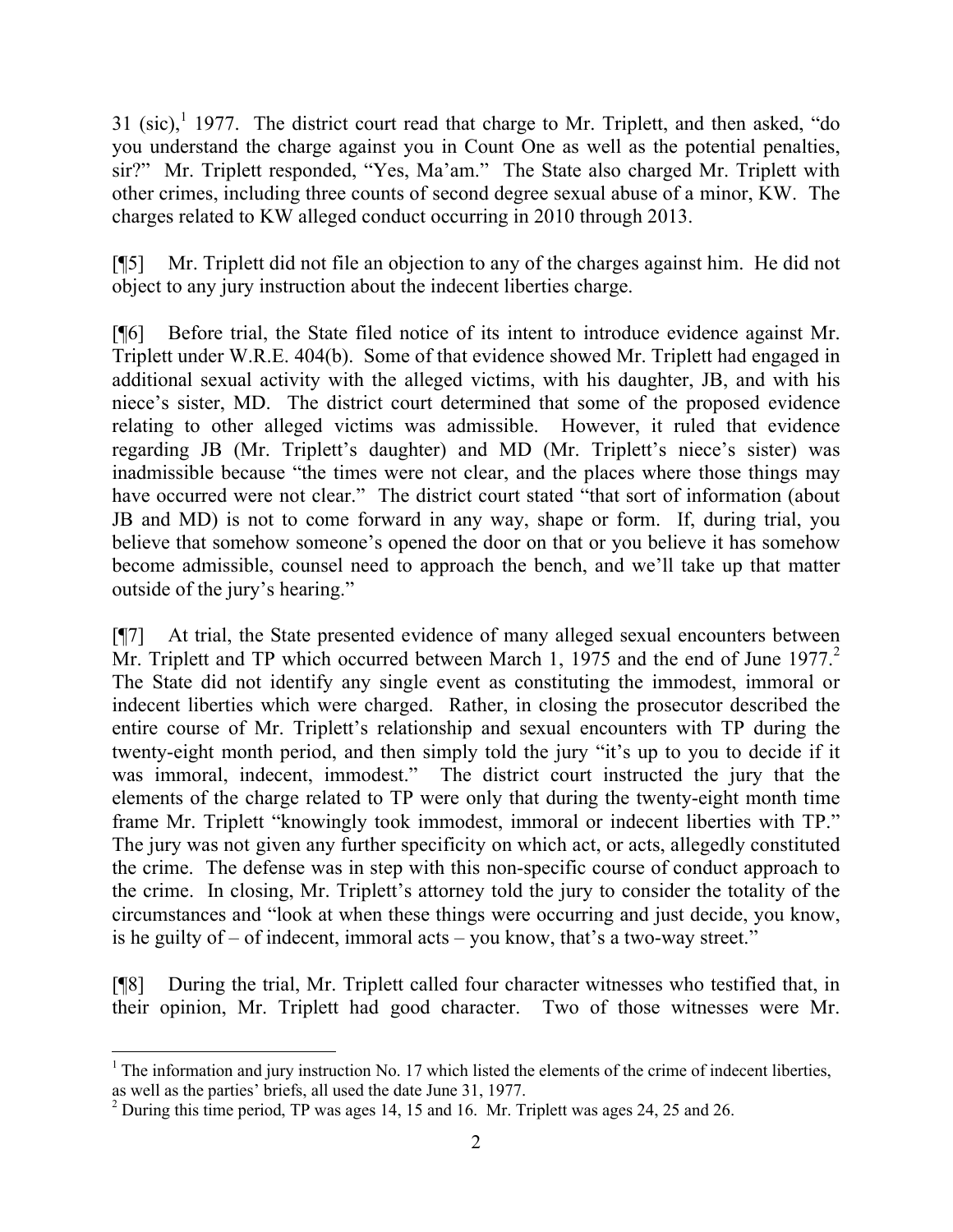Triplett's daughters, and sisters of JB. The first of Mr. Triplett's daughters to testify, Ms. Wilson, provided the following testimony on direct examination by Mr. Triplett's counsel:

- Q. And how do you know the defendant?
- A. He's my father.
- Q. And do you have any children of your own?
- A. I do.

. . . .

- Q. Okay. How many?
- A. Five.
- Q. Where is your dad currently residing?
- A. In my house.
- Q. With your five children?
- A. Yes.

Q. Are you afraid to leave him alone with those children?

A. God, no. He watches them for me all the time.

Q. Okay. How long – when you were growing up, did you grow up with your dad?

- A. Oh, yes.
- Q. Your whole life?
- A. Yep.

Q. Okay. And in those times, did you ever feel he was looking at you in any way that was inappropriate?

A. No.

Q. Did you ever feel that he talked to you inappropriately?

A. No.

Q. Talked about female things that were inappropriate?

A. No.

[¶9] On cross examination, the State's attorney then posed the following questions to Ms. Wilson:

Q. Ms. Wilson, you have a lot of siblings?

 $A.$  I do.

. . . .

Q. And some of your other siblings have made accusations that your dad did touch them inappropriately?

A. Yes.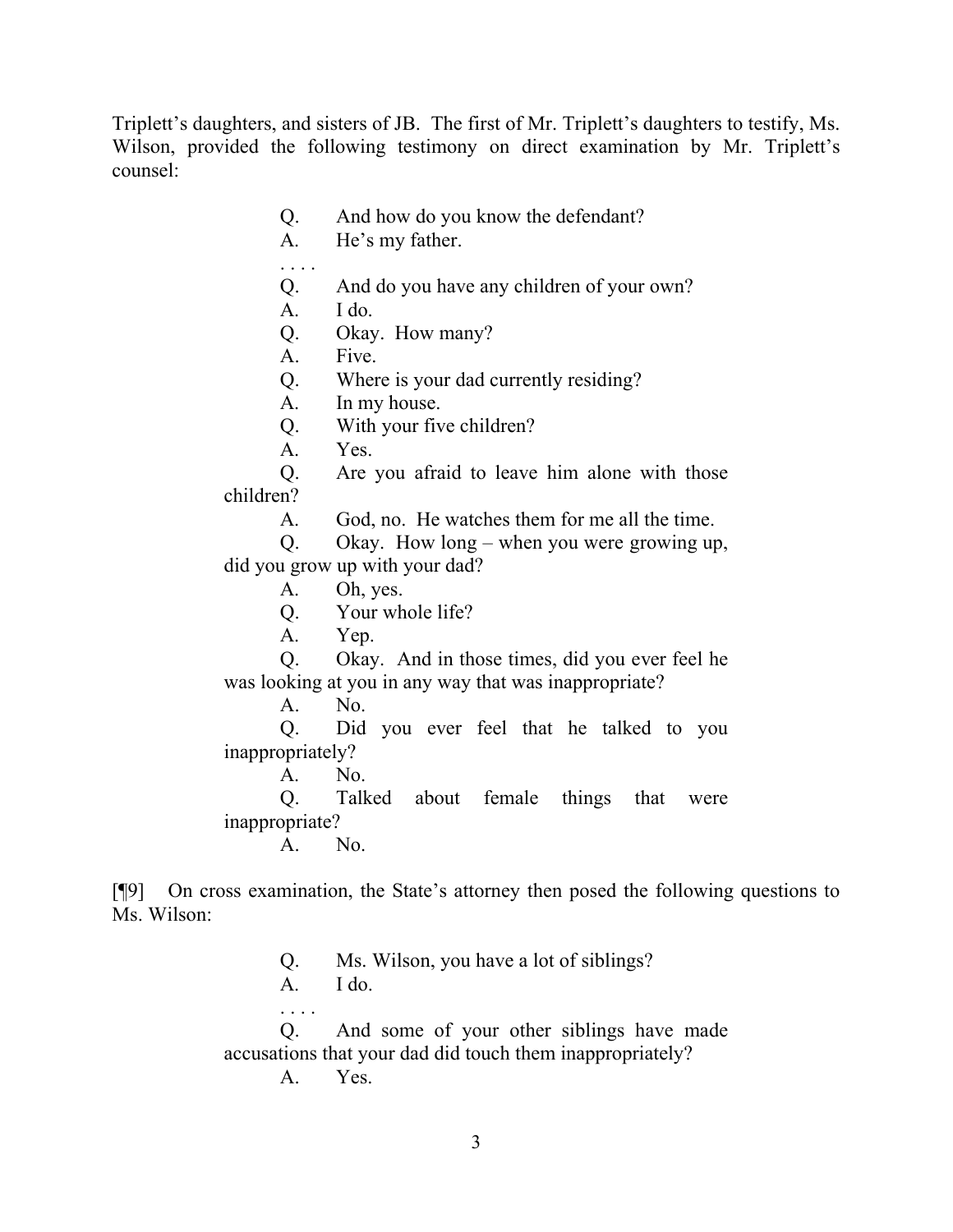[¶10] At this point Mr. Triplett's attorney asked to approach the bench. There, at side bar, he objected to the State's last question. He argued that the question violated the Court's order precluding information about JB's claims without first obtaining leave from the district court judge. The prosecutor agreed that the question related to JB's accusations, but asserted that the evidence was not offered under W.R.E. 404(b), but instead under W.R.E. 404(a). After the district court ruled that the State could not inquire any further, Mr. Triplett's attorney moved for a mistrial. The district court took that motion under advisement, and directed defense counsel to provide an appropriate limiting instruction. Ultimately, the district court denied the motion for a mistrial. The defense declined to request a limiting or curative instruction.

[¶11] The jury found Mr. Triplett guilty of the indecent liberties charge involving TP and of three counts of second degree sexual abuse of a minor, KW. It acquitted him on two other indecent liberties charges.

## **DISCUSSION**

# **I. Duplicitous Charges/Waiver**

[¶12] Mr. Triplett claims the indecent liberties charge involving TP was duplicitous because it alleged that the crime occurred over a period of twenty-eight months, without making any election as to what specific act constituted taking immodest, immoral or indecent liberties with a minor. The State asserts that Mr. Triplett waived this argument by failing to raise it in the district court, and urges this Court to decline to consider the matter. To appreciate Mr. Triplett's argument, and to avoid any similar problems in the future, it is appropriate to review the principle prohibiting duplicity.

[¶13] "Duplicity is the charging of separate offenses in a single count." 5 Wayne R. LaFave, *Criminal Procedure* § 19.3(d), 336 (4<sup>th</sup> ed. 2017). "The prohibition against duplicity … began as and remains a rule of pleading." *Cooksey v. State*, 752 A.2d 606, 609 (Md. 2000). Duplicity "present[s] a danger that the jury may convict a defendant although not reaching a unanimous agreement on precisely which charge is the basis for the conviction" in violation of "[t]he Sixth Amendment guarantee … to a unanimous jury verdict[.]" *United States v. Washington,* 653 F.3d 1251, 1262 (10<sup>th</sup> Cir. 2011) (quoting *United States v. Schneider*, 594 F.3d 1219, 1228 (10<sup>th</sup> Cir. 2010) and *United States v. Linn*, 31 F.3d 987, 991 (10<sup>th</sup> Cir. 1994)). "Duplicitous indictments are prohibited because they fail to give adequate notice of the charge to be defended, because they present the hazard of a non-unanimous jury verdict and because they make a precise pleading of prior jeopardy impossible in the event of a later prosecution." *State v. Ramsey*, 124 P.3d 756, 759 (Ariz. Ct. App. 2005).

[¶14] Wyoming has long prohibited duplicity in charging, holding that "no man should be tried or convicted for several offenses when he is charged with but one." *McInturff v.*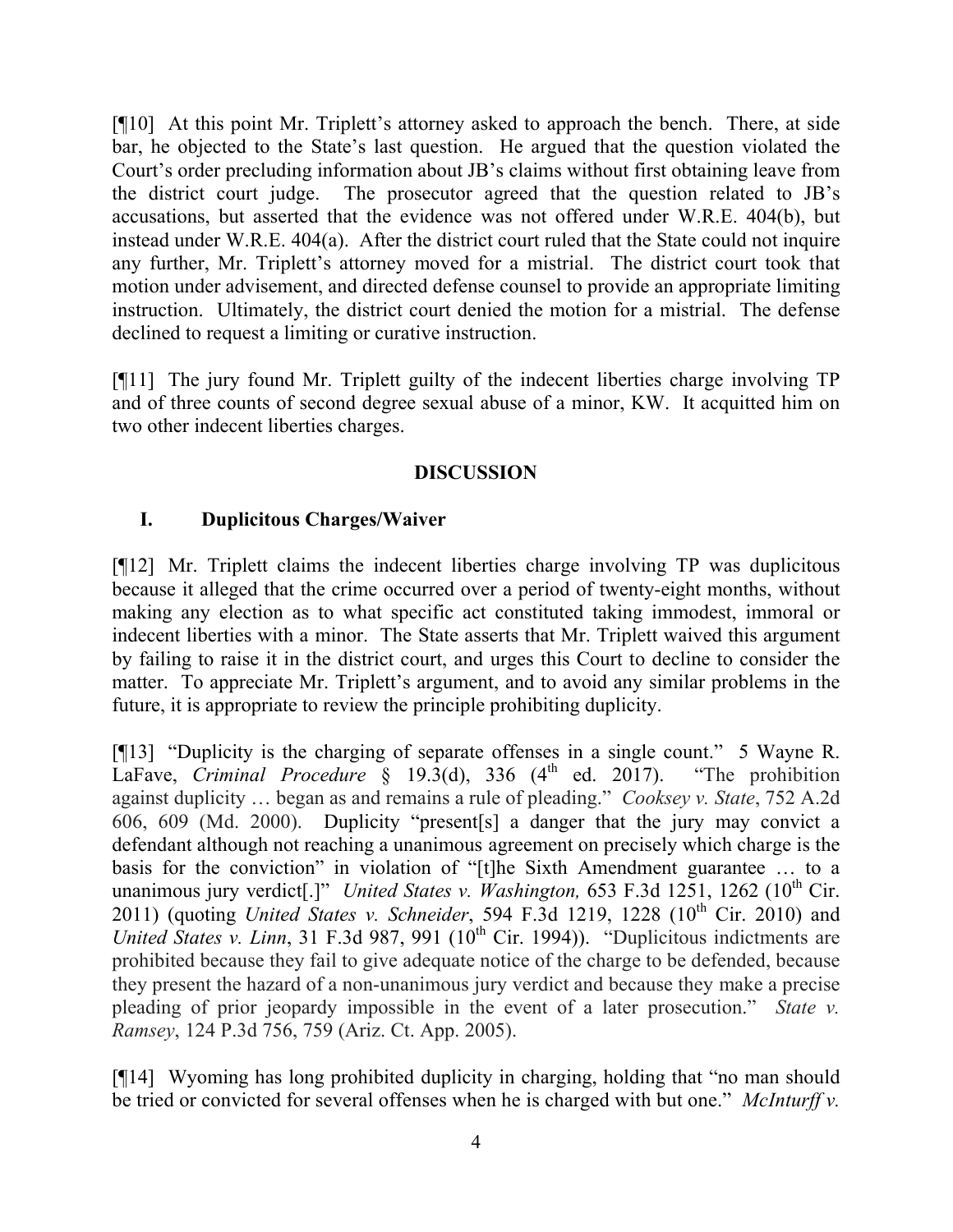*State*, 808 P.2d 190, 193 (Wyo. 1991) (quoting *Edelhoff v. State,* 5 Wyo. 19, 33, 36 P. 627, 632 (1894)). Our precedent clearly prohibits charging multiple separate offenses in a single count. *Schuler v. State,* 2008 WY 47, ¶ 15, 181 P.3d 929, 933 (Wyo. 2008). However, our precedent also clearly holds that if duplicitous charging is not raised before trial, the duplicity defect is waived. *Id.*, ¶ 22, 181 P.3d at 934.

[¶15] Some criminal statutes prohibit a course of conduct rather than specific acts. *See Ramsey, supra*, and *State v. Rabago,* 81 P.3d 1151 (Haw. 2003). It may not be duplicitous to charge a course of conduct as a single crime under such a statute. Because we find that Mr. Triplett waived any claim of duplicity, it is unnecessary to analyze the indecent liberties statute under which he was convicted to determine whether it prohibits particular acts or a course of conduct.<sup>3</sup> However, prosecutors and trial judges should be certain about the particular statute involved before taking the "course of conduct" approach.<sup>4</sup> "Duplicity usually occurs because of prosecutor error in assuming that a particular statute creates a single offense which may be committed by multiple means (properly chargeable in a single count), rather than in separate offenses." *LaFave, supra*, at 337. Although in appropriate circumstances a criminal charge may allege that the act occurred within a range of dates (*see, e.g.*, *Stewart v. State,* 724 P.2d 439, 441 (Wyo. 1986)), the State must allege and prove the specific act charged within that time frame. Furthermore, a prosecutor might choose to charge a single count which alleges only the language of the statute involved and a date range, without including more detail from the underlying facts (as occurred in Mr. Triplett's case). However, this charging method "limits the state to proving only a single complete act in violation of the statute for each generally stated count, even though, as here, there may have been multiple offenses in separate acts" within that date range. *Schuler*, ¶ 15, 181 P.3d at 933 (quoting *McInturff*, 808 P.2d at 194).

[¶16] Mr. Triplett never objected to the indecent liberties charge as duplicitous before the district court. He had ample opportunity to do so at arraignment, at any time before trial, and during jury instruction conferences. He could have, but did not, request a bill of particulars designed to make general allegations more specific. *Booth v. State,* 517 P.2d 1034 (Wyo. 1974); *Brown v. State,* 581 P.2d 189 (Wyo. 1978). He could have, but did not, file an objection to the information as required under W.R.Cr.P 12(b)(2). There may have been good reasons for his counsel to not raise the issue. Perhaps the broad claims made by the State fit the defense theory, as indicated by defense counsel's closing which focused on the relationship between Mr. Triplett and TP as a whole. Perhaps Mr. Triplett and his counsel were happy to face only one charge of indecent liberties rather than many charges. Whatever the reason, Mr. Triplett did not claim the charge was duplicitous until

 $\overline{a}$ 

<sup>&</sup>lt;sup>3</sup> The general statutory prohibition of taking immoral, immodest or indecent liberties with a minor used to charge Mr. Triplett no longer exists in Wyoming. The general statute was replaced with specific provisions in Wyoming's sexual assault statutes in 2007.

 $\mathbf{\overline{4}}$ *See Cooksey, supra*, for a comprehensive discussion of the contexts in which separate criminal acts may combine to create one separately punishable offense.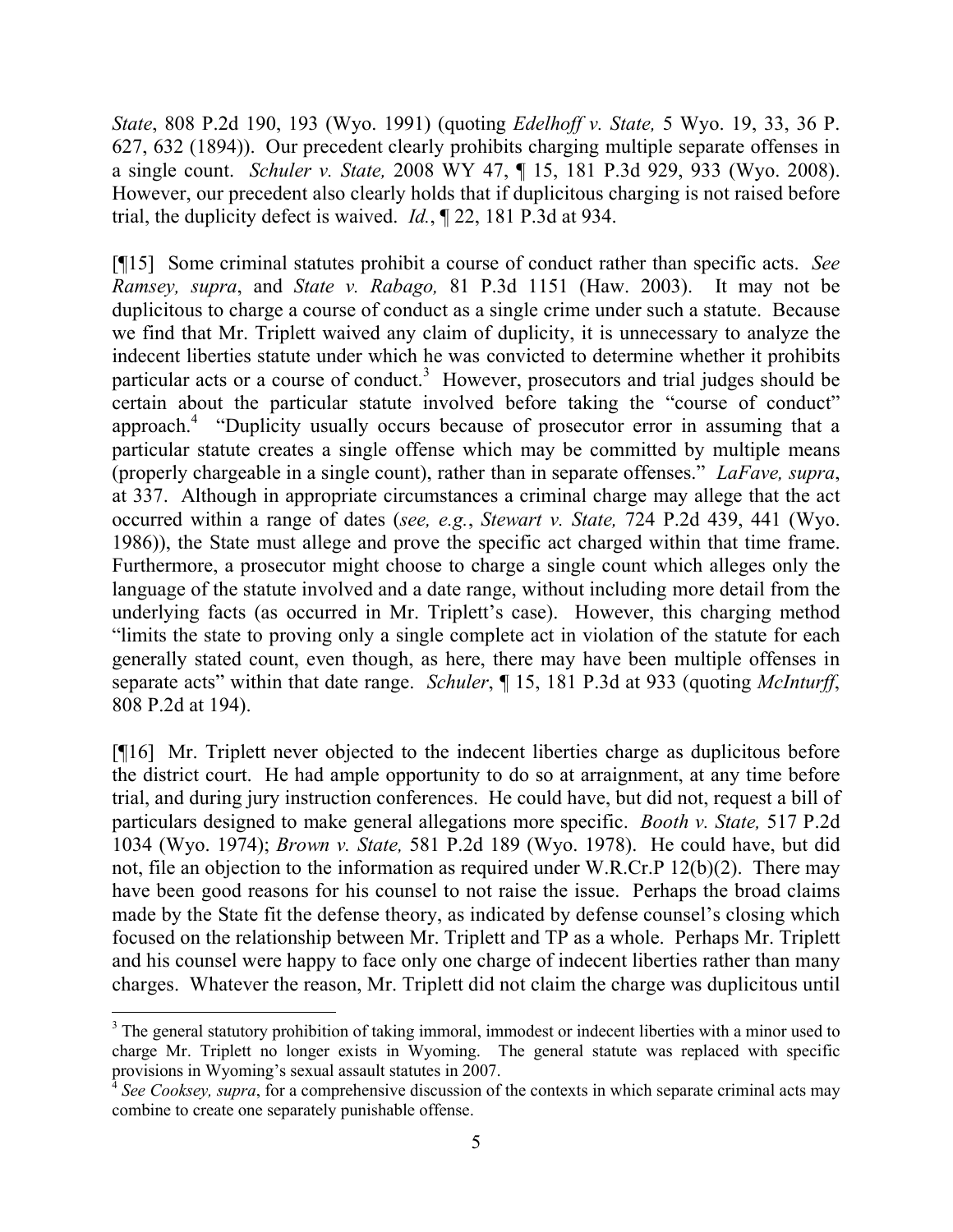he filed his brief in this Court. His failure to raise the issue below precludes him from raising that issue now.

 $[$ [[17] W.R.Cr.P. 12(b)(2) mandates that an objection based on a defect in the information be raised prior to trial:

#### **Rule 12. Pleadings and motions before trial; defenses and objections.** \*\*\*

(b) *Pretrial motions.* — Any defense, objection or request which is capable of determination without the trial of the general issue may be raised before trial by motion. Motions may be written or oral at the discretion of the judge. *The following must be raised prior to trial:* \*\*\*

(2) *Defenses and objections based on defects in the indictment or information* (other than that it fails to show jurisdiction in the court or to charge an offense which objections shall be noticed by the court at any time during the pendency of the proceedings)[.]

(Emphasis added).

[¶18] Mr. Triplett's claim that the indecent liberties charge involving TP is duplicitous is an objection based on a defect in the information filed against him. W.R.Cr.P. 12(b)(2) required that the matter be raised before trial. Mr. Triplett's failure to raise the issue at all results in a waiver of his claim. *Schuler,* ¶ 14, 181 P.3d at 933.

[¶19] There are obvious reasons behind the rule that a duplicity claim is waived if not raised before trial. "A valid duplicity objection raised before trial will force the government to elect the offense upon which it will proceed," correcting the problem. *LaFave*, *supra*, at 337. It would be "manifestly unfair for a defendant to sit silently by, take his chances with the jury, and then be allowed to ambush the prosecution through a post-trial attack." *United States v. Walker*, 665 F.3d 212, 228 (1st Cir. 2011). Consequently, failure to challenge a duplicity defect before trial "results in an unreviewable waiver" of the duplicity argument. *Id*.

[¶20] Consistent with Wyoming's precedent in *Schuler*, the majority rule from other jurisdictions is that a duplicity argument based on the charging document, even one couched in constitutional terms, is waived if not preserved before the trial court. *United States v. Ibarra-Diaz*, 805 F.3d 908, 930 (10<sup>th</sup> Cir. 2015); *People v. Allen,* 24 N.E.3d 586, 591 (N.Y. 2014); *United States v. DeLeon*, 484 Fed. Appx. 920, 931 (5th Cir. 2012); *Walker*, 665 F.3d at 228; *United States v. Seher*, 562 F.3d 1344, 1359 (11th Cir. 2009);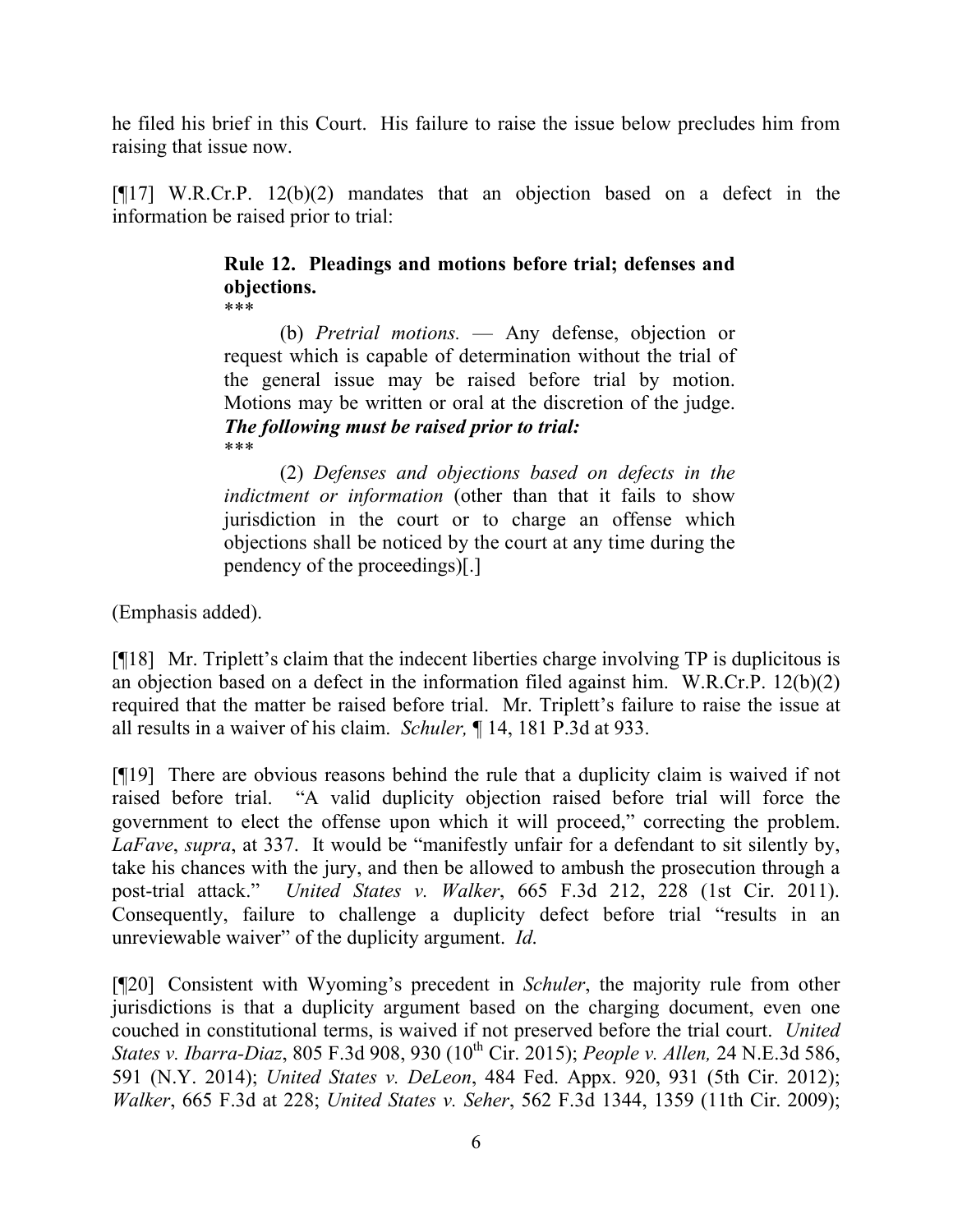*United States v. Walker*, 254 Fed. Appx. 60, 61 (2d Cir. 2007); *United States v. Ward*, 57 Fed. Appx. 722, 723 (9th Cir. 2002); *United States v. Prescott*, 42 F.3d 1165, 1167 (8th Cir. 1994); *State v. Holcomb*, 590 A.2d 894 (Vt. 1991); *Campbell v. State,* 508 So.2d 1186, 1191 (Ala. Cr. App. 1986).

[¶21] Mr. Triplett argues that Rule 12 only requires a pretrial objection to "technical errors" in the information, but not to duplicity that affects his right to a unanimous jury verdict. We disagree that such a distinction between technical duplicity and substantive duplicity exists. Any duplicity potentially affects the unanimity of the jury's verdict. That is always one of the reasons for the rule prohibiting duplicity. W*ashington,* 653 F.3d at 1262. Our precedent and the majority rule are clear. Mr. Triplett waived his claim that the charge involving TP was defective based on duplicity. As in *Schuler,* we conclude that any duplicity that may have occurred "is not grounds for reversal because … (Mr. Triplett) waived the issue by failing to raise it prior to trial." *Schuler*, ¶ 14, 181 P.3d at 932.

# **II. Prosecutorial Misconduct/Pretrial Order**

[¶22] Mr. Triplett claims the State committed prosecutorial misconduct by violating the district court's pretrial order which required leave of the court before advancing evidence indicating that Mr. Triplett had some sort of inappropriate sexual contact with one of his daughters, JB. His counsel objected at trial, and moved for a mistrial based on the State's question to Ms. Wilson. The district court considered the objection and ruled that the State could not inquire further into this area, but then denied the motion for mistrial.

[¶23] When a trial objection is considered by the district court, we review its rulings on the admissibility of evidence for an abuse of discretion. "Evidentiary rulings are ... committed to the sound discretion of the district court and are not subject to appellate second guessing absent an abuse of discretion." *Griggs v. State*, 2016 WY 16, ¶ 81, 367 P.3d 1108, 1132 (Wyo. 2016) (quoting *Lopez v. State,* 2004 WY 103, ¶ 21, 98 P.3d 143, 149 (Wyo. 2004)). The "abuse of discretion" standard of review requires this Court to consider the reasonableness of the district court's ruling. *Ortiz v. State*, 2014 WY 60, ¶ 92, 326 P.3d 883, 901 (Wyo. 2014); *Schreibvogel v. State,* 2010 WY 45, ¶ 12, 228 P.3d 874, 880 (Wyo. 2010). "Determining whether the trial court abused its discretion involves the consideration of whether the court could reasonably conclude as it did, and whether it acted in an arbitrary and capricious manner." *Lancaster v. State,* 2002 WY 45, ¶ 11, 43 P.3d 80, 87 (Wyo. 2002) (citing *Trujillo v. State,* 2 P.3d 567, 571 (Wyo. 2000)).

[¶24] Similarly, "we review the denial of a motion for mistrial for an abuse of discretion." *Yellowbear v. State*, 2008 WY 4, ¶ 66, 174 P.3d 1270, 1295 (Wyo. 2008) (citing *Martin v. State,* 2007 WY 2, ¶ 11, 149 P.3d 707, 710 (Wyo. 2007)); *Thomas v. State,* 2006 WY 34, ¶ 10, 131 P.3d 348, 352 (Wyo. 2006); *Gunnett v. State,* 2005 WY 8,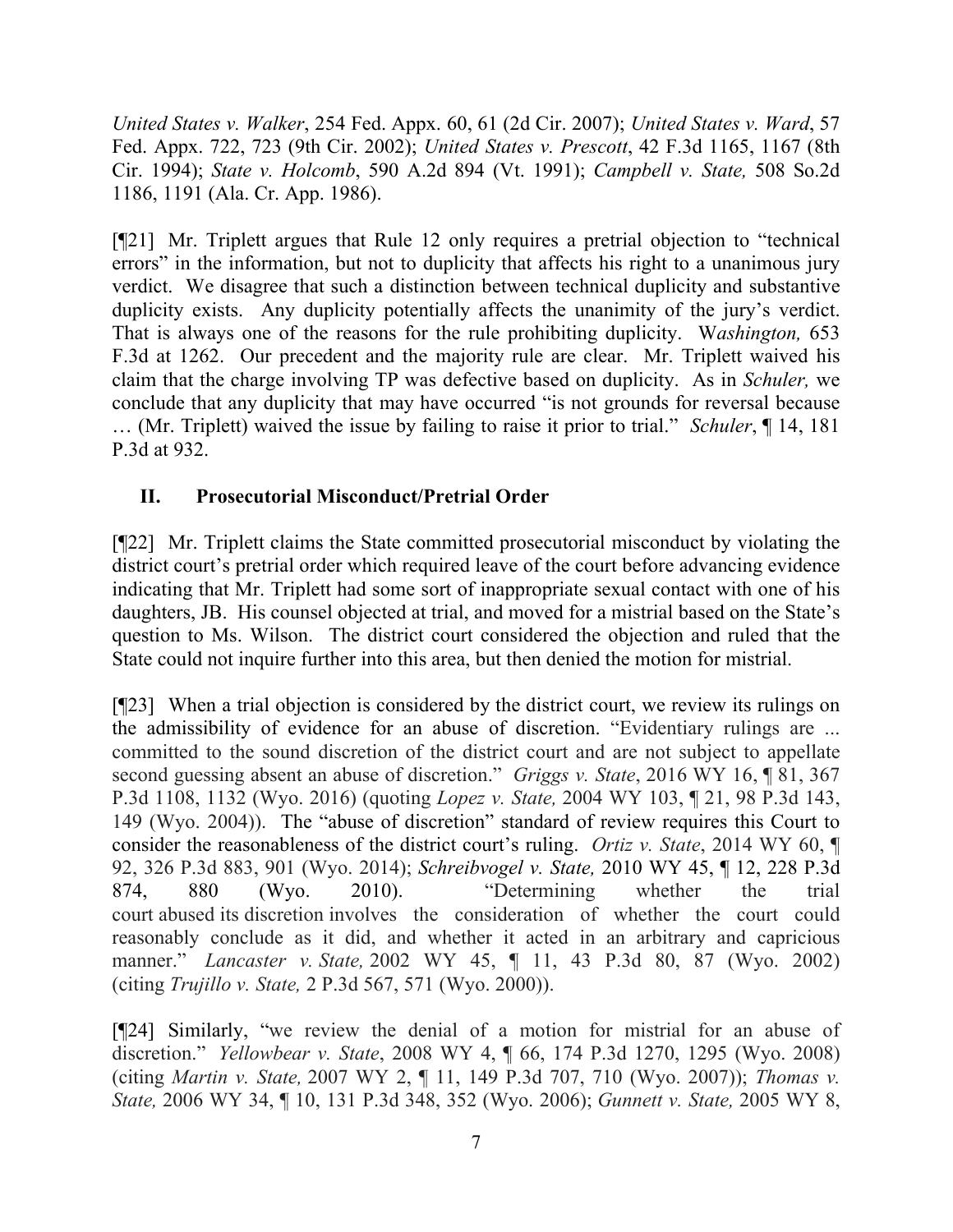¶ 15, 104 P.3d 775, 779 (Wyo. 2005). "The abuse of discretion standard applies even when the defendant bases his motion for a mistrial upon a prosecutorial misconduct claim." *Yellowbear*, ¶ 66, 174 P.3d at 1295*; Capshaw v. State,* 958 P.2d 387, 390 (Wyo. 1998) (citing *Rubio v. State,* 938 P.2d 238, 241 (Wyo. 1997)).

[¶25] Mr. Triplett claims the prosecutor should have obtained permission from the district court before asking Ms. Wilson if any of her siblings had accused Mr. Triplett of misconduct. The State initially disagreed, asserting that this question, in context, did not require advance authorization under the district court's 404(b) order. The district court's decision to deny the motion for a mistrial did not turn on this issue. Rather, the district court determined that the question was proper and would have been permitted if the prosecutor had first approached the bench. In denying the motion for a mistrial, the district court stated

> I do think, arguably, the question falls under Rule  $404(a)$  because, clearly, mister – or the defense was calling character witnesses to testify for Mr. Triplett. And the rule is clear; that after the defendant puts his character in issue, specific instances of conduct can be inquired into on crossexamination.

> So, it may very well be that, had those questions proceeded, they would have fallen under 405 and a permissible purpose for questioning that person as to the basis of her opinion.

> So, with all of that, I'm going to deny the motion for the mistrial, because it was an isolated question and, arguably, could be allowed under 405.

> I will not choose to sanction the State for violating the Court's prior order that counsel approach prior to inquiring into those areas. I'm certainly not at all pleased with it and it's disappointing, quite frankly. I have made no secret of my preferences in that regard and everybody in this room, Counsel, know that I've granted a mistrial before based on a failure to comply with my prior orders.

> But this case is somewhat different, in that I do think it could have been a permissible question, had additional clarification been provided by the Court. [T., Vol V. p1228].